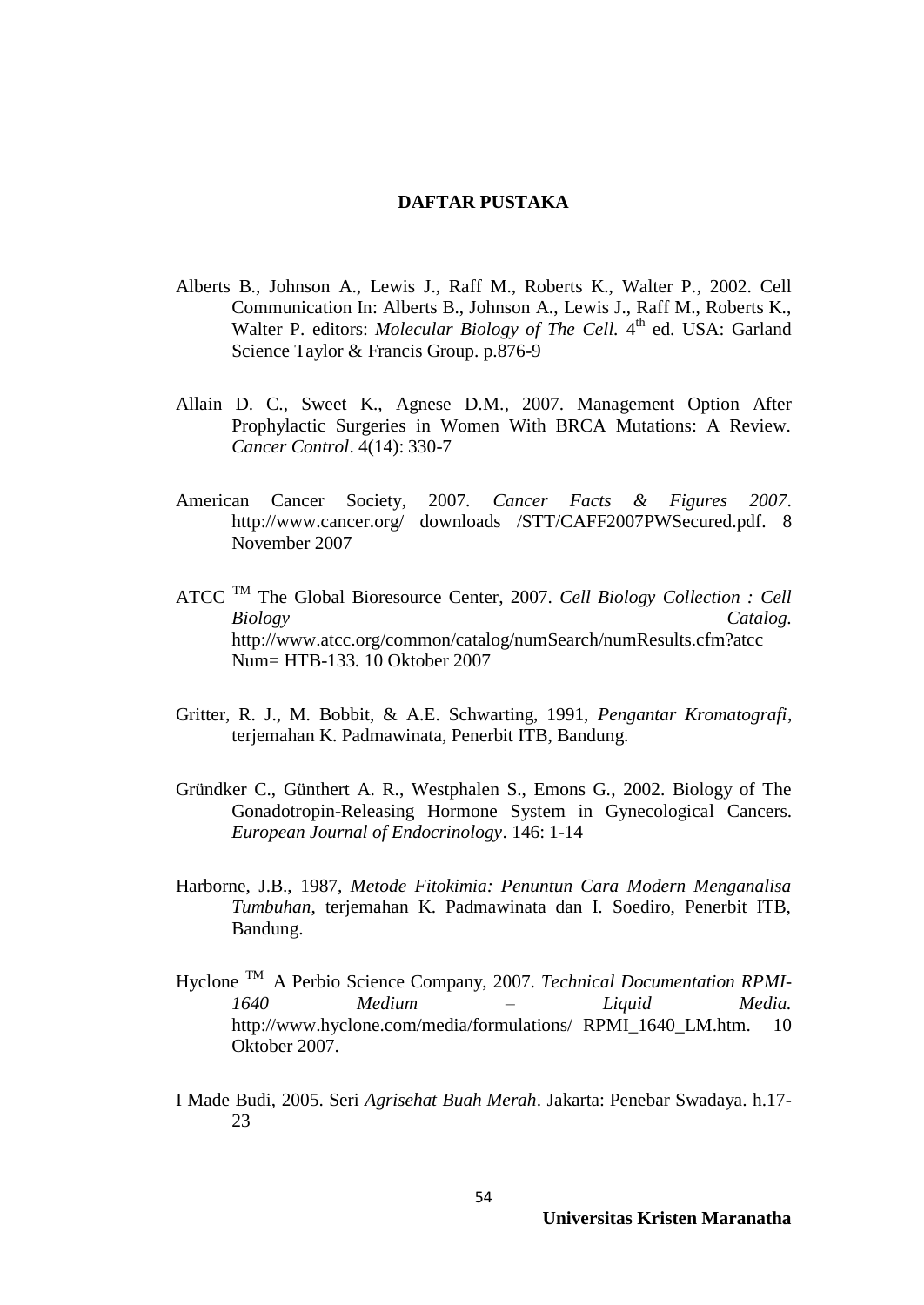- Jagadeesh S., Sinha S., Pal B. C., Bhattacharya S., Banerjee P. P., 2007. Mahanine reverses an epigenetically silenced tumor suppressor gene RASSF1A in human prostate cancer cells. *Biochem Biophys Res Commun*. : 17698033
- Kumar V., Abbas A.K., Fausto N., 2005. Neoplasia In: Kumar V., Abbas A.K., Fausto N. editors: *Robbins and Cotran Pathologic Basis of Disease*. 7<sup>th</sup> ed. China: Elsevier Inc. p. 270-2, 308
- Laronga C. & Drake R. R., 2007. Proteomic Approach to Breast Cancer. *Cancer Control*. 4(14): 360-8
- Lester S. C., 2005. The Breast In: Kumar V., Abbas A.K., Fausto N. editors: *Robbins and Cotran Pathologic Basis of Disease.* 7<sup>th</sup> ed. China: Elsevier Inc. p. 1129-32, 5-6
- Leuschner C. & Hansel W., 2005. Targeting Breast and Prostate Cancers Through Their Hormone Receptors. *Biology of Reproduction*, (73):860-865
- Lippman M.E., 2005. Breast Cancer In: Kasper D. L., Eugene B., Fauci A.S., Hauser S. L., Longo D. L., Jameson J.L. editors : *Harrison's Principles of Internal Medicine*. 16<sup>th</sup> ed. United States of America : The McGraw-Hill Companies, Inc. p516-21
- National Library of Medicine, 2007. *Medical Subject Headings 2007 MeSHMeSH Descriptor Data.*  http://www.nlm.nih.gov/cgi/mesh/2007/MB\_cgi?mode=&index=14704&v iew= concept. 8 November 2007
- Sarakbi W. A., Chong Y.M., Williams S.L.J., Sharma A.K. Mokbel K., 2006. The mRNA Expression of IGF-I and IGF-I R in Human Breast Cancer: Association with Clinico-Pathological Parameters. *Journal of Carcinogenesis*. 16(5): 1-5
- Sausville E. A. & Longo D. L. 2005. Principle of Cancer Treatment : Surgery, Chemotherapy, and Biologic Therapy in Kasper D. L., Eugene B., Fauci A.S., Hauser S. L., Longo D. L., Jameson J.L. editors: *Harrison's Principles of Internal Medicine*. 16<sup>th</sup> ed. United States of America:The McGraw-Hill Companies, Inc. p 470-7